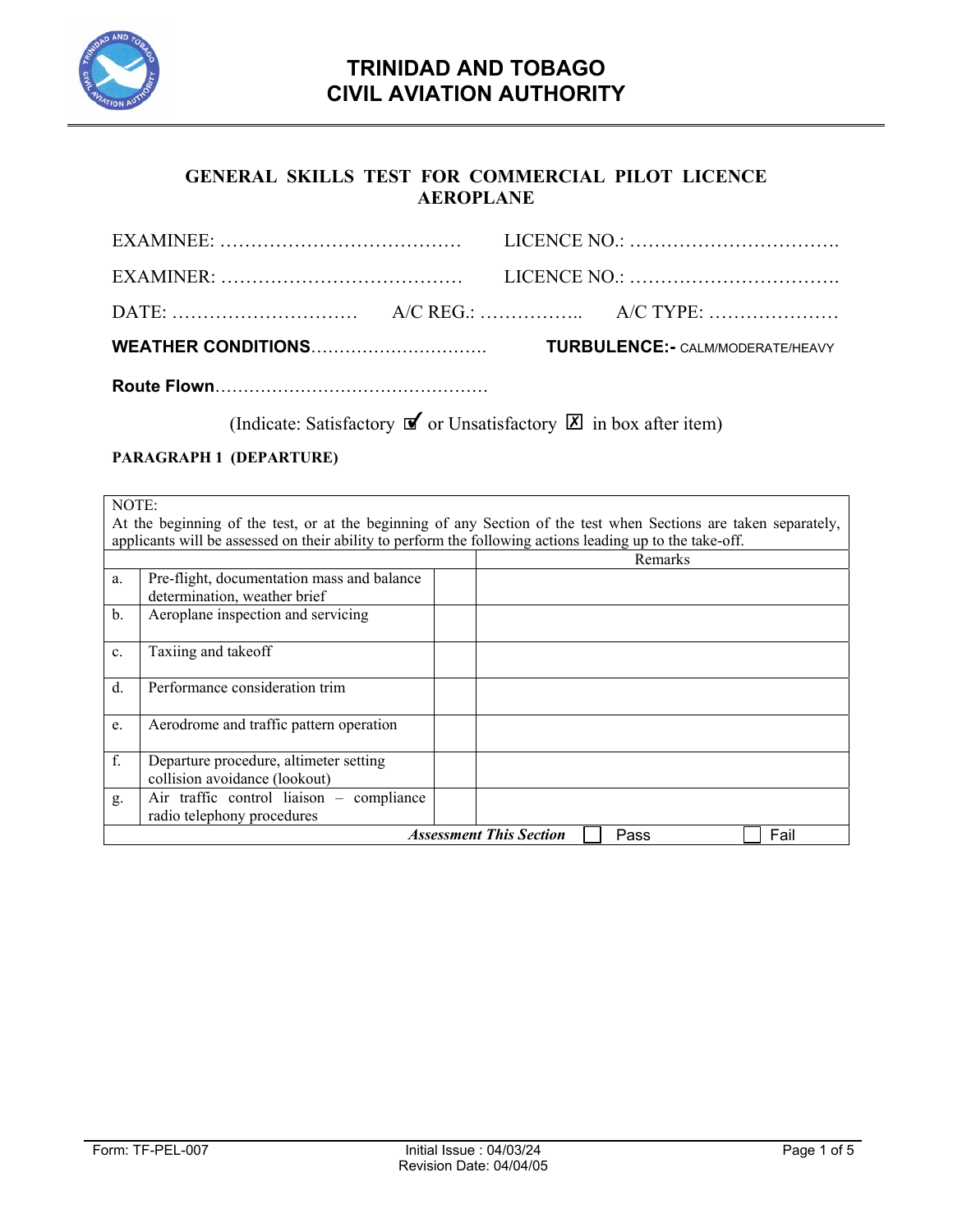

### **PARAGRAPH 2 (AIRWORK)**

|                |                                                                                                              | Remarks                                        |
|----------------|--------------------------------------------------------------------------------------------------------------|------------------------------------------------|
| a.             | Control of the aeroplane by external visual<br>reference                                                     |                                                |
| $\mathbf{b}$ . | Flight at critically low airspeed including<br>recognition of and recovery from incipient<br>and full stalls |                                                |
| $\mathbf{c}$ . | Turns, including turns in landing<br>configuration                                                           |                                                |
| d.             | Flight at critically high airspeeds, including<br>recognition of and recovery from spiral<br>dives           |                                                |
| e.             | Flight by reference solely to instruments,<br>including:                                                     |                                                |
|                | level flight, cruise configuration<br>(i)<br>control of heading, altitude and<br>airspeed                    |                                                |
|                | climbing and descending turns $10^{\circ}$ to<br>(ii)<br>$30^{\circ}$ bank                                   |                                                |
|                | recoveries from unusual altitudes,<br>(iii)<br>limited panel instruments.                                    |                                                |
|                |                                                                                                              | <b>Assessment This Section</b><br>Fail<br>Pass |

### **PARAGRAPH 3 (EN ROUTE PROCEDURES)**

|                |                                                                                                                                  |  |  | Remarks |  |
|----------------|----------------------------------------------------------------------------------------------------------------------------------|--|--|---------|--|
| a.             | Control of aeroplane by external visual<br>reference                                                                             |  |  |         |  |
| $\mathbf{b}$ . | Orientation, map reading                                                                                                         |  |  |         |  |
| $\mathbf{c}$ . | Altitude, speed, heading control, lookout                                                                                        |  |  |         |  |
| d.             | Altimeter setting                                                                                                                |  |  |         |  |
| e.             | Monitoring of flight progress, flight log,<br>fuel usage, assessment of track error and re-<br>establishment of correct tracking |  |  |         |  |
| f.             | Observation of weather conditions,<br>assessment of trends, diversion planning                                                   |  |  |         |  |
| g.             | Tracking, positioning (non-directional<br>beacon or very high frequency omni range)<br>identification of facilities              |  |  |         |  |
| h.             | Implementation of diversion plan to<br>alternate aerodrome                                                                       |  |  |         |  |
|                | <b>Assessment This Section</b><br>Fail<br>Pass                                                                                   |  |  |         |  |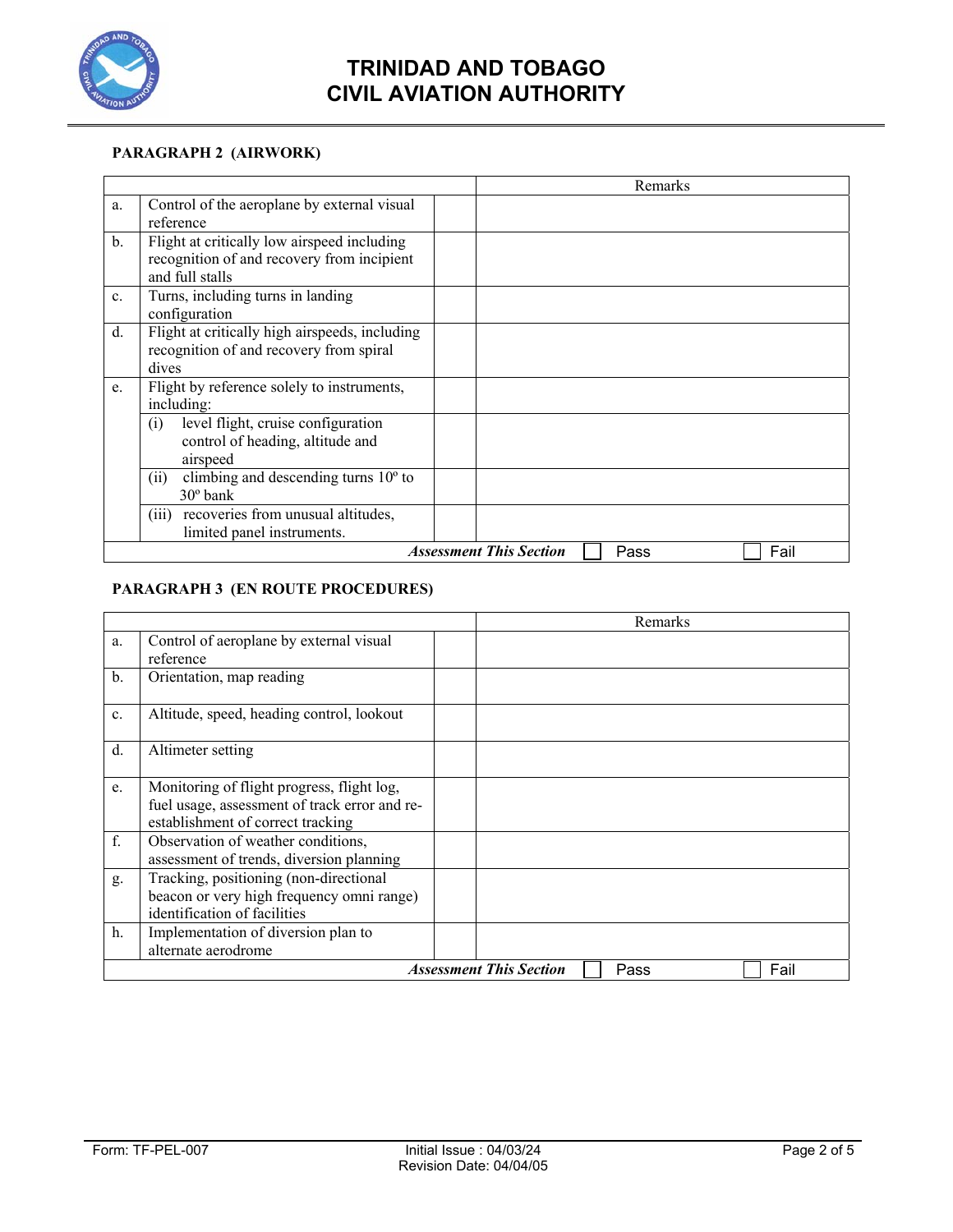

#### **PARAGRAPH 4 (APPROACH AND LANDING)**

|               |                                                                        |  |  | Remarks |  |
|---------------|------------------------------------------------------------------------|--|--|---------|--|
| a.            | Arrival procedures, altimeter setting, check                           |  |  |         |  |
| $\mathbf b$ . | Air Traffic Control liaison: compliance,<br>radio telephony procedures |  |  |         |  |
| c.            | Go-around action from low height                                       |  |  |         |  |
| d.            | Normal landing, crosswind landing (where<br>conditions are suitable)   |  |  |         |  |
| e.            | Short field landing                                                    |  |  |         |  |
| f.            | Post flight actions                                                    |  |  |         |  |
|               | <b>Assessment This Section</b><br>Fail<br>Pass                         |  |  |         |  |

### **PARAGRAPH 5 (ABNORMAL AND EMERGENCY PROCEDURES)**

|    |                                                                 |  |  | Remarks |  |
|----|-----------------------------------------------------------------|--|--|---------|--|
| a. | Simulated engine failure after take-off (at a<br>safe altitude) |  |  |         |  |
| b. | Alternative landing gear extension<br>equipment malfunction     |  |  |         |  |
| c. | Forced landing                                                  |  |  |         |  |
| d. | Approach and landing with idle power                            |  |  |         |  |
| e. | Landing without flaps                                           |  |  |         |  |
|    | <b>Assessment This Section</b><br>Fail<br>Pass                  |  |  |         |  |

#### **PARAGRAPH 6 (SIMULATED ASYMMETRIC FLIGHT)** *(If applicable)*

| This paragraph may be combined with paragraphs 1 through 5.<br>The test shall have regard to the control of the aeroplane, identification of the failed engine, immediate actions<br>(touch drills), follow-up actions and checks and flying accuracy in the following situations. |                                                                                                                                                                    |  |  |  |  |
|------------------------------------------------------------------------------------------------------------------------------------------------------------------------------------------------------------------------------------------------------------------------------------|--------------------------------------------------------------------------------------------------------------------------------------------------------------------|--|--|--|--|
|                                                                                                                                                                                                                                                                                    | Remarks                                                                                                                                                            |  |  |  |  |
| a.                                                                                                                                                                                                                                                                                 | Simulated engine failure during take-off and<br>approach (at a safe altitude unless carried<br>out in an approved flight training device or<br>a flight simulator) |  |  |  |  |
| $\mathbf b$ .                                                                                                                                                                                                                                                                      | Asymmetric approach; and                                                                                                                                           |  |  |  |  |
| c.                                                                                                                                                                                                                                                                                 | Asymmetric approach and full stop landing                                                                                                                          |  |  |  |  |
|                                                                                                                                                                                                                                                                                    | <b>Assessment This Section</b><br>Fail<br>Pass                                                                                                                     |  |  |  |  |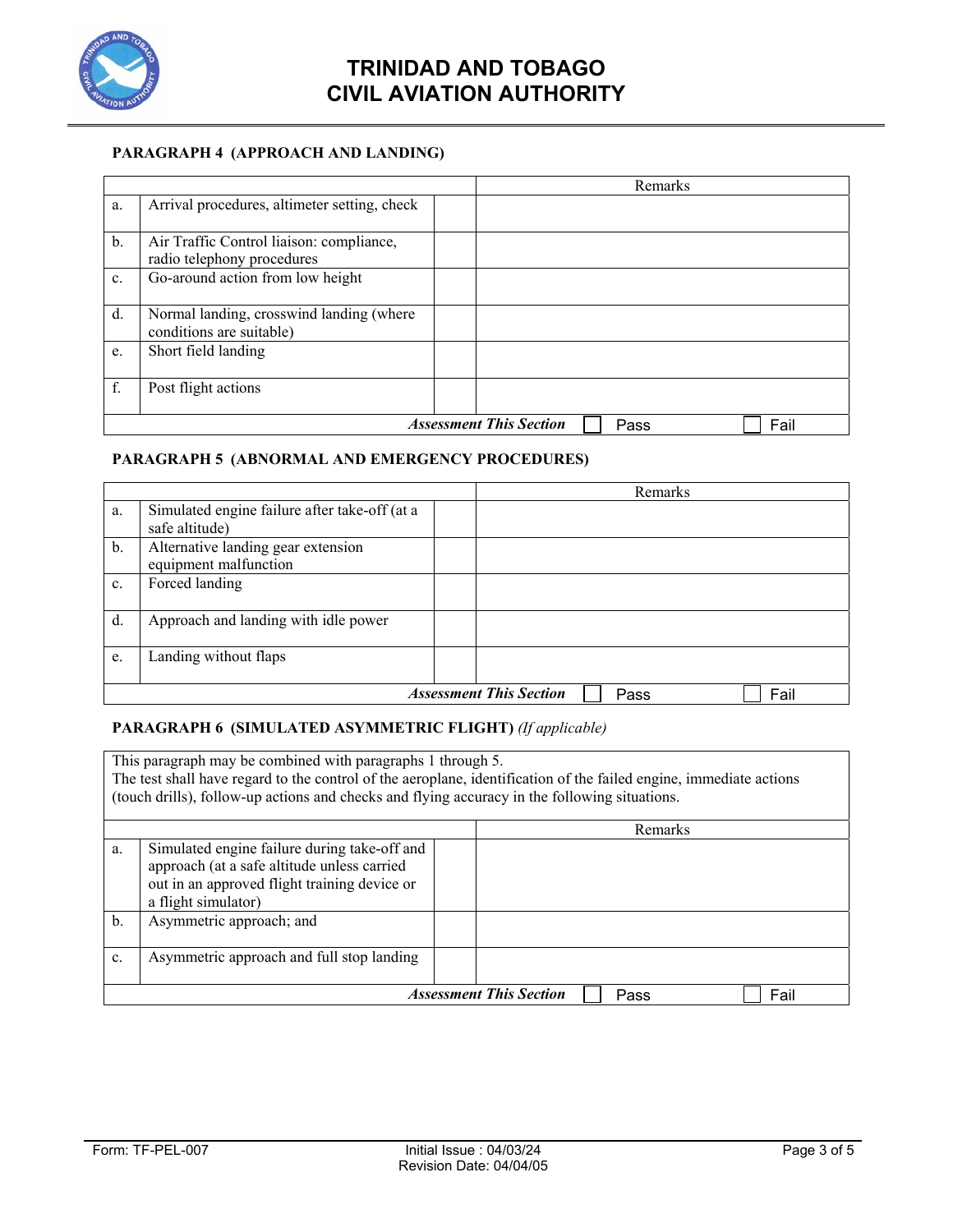

| I, the undersigned, duly appointed by the Director General of Civil Aviation to conduct the |
|---------------------------------------------------------------------------------------------|
| has successfully/unsuccessfully completed the required checks.                              |
| Candidates Log Book signed $\Box$                                                           |

Signed: …………………………………….. Date: ………………………………. Examiner yy/mm/dd

#### **GUIDELINES FOR THE SKILLS TEST**

- (a) An applicant for a skill test for the Commercial Pilot Licence shall have satisfactorily completed all of the required training including instruction on the same type and class of aeroplane to be used in the test. The applicant shall be permitted to choose to take the test on a single-engine aeroplane or, where he has attained seventy hours flight time as pilot in command of aeroplanes, on a multi-engine aeroplane. The aeroplane used for the skill test shall meet the requirements for training aeroplanes and shall be certified for the carriage of at least four persons, have a variable pitch propeller and retractable landing gear;
- (b) The administrative arrangements for confirming the suitability of the applicant to take the test, including disclosure of the training record of the applicant, to the Examiner, shall be determined by the Authority;
- (c) An applicant shall pass paragraphs 1 through 5 of the skill test and paragraph 6 where a multi-engine aeroplane is used. Failure in more than one paragraph shall require the applicant to take the entire test again. An applicant failing only one paragraph shall take the failed paragraph again;
- (5) Should the applicant choose to terminate a skill test for reasons considered inadequate by the Flight Examiner, the applicant shall retake the entire skill test. If the test is terminated for reasons considered adequate by the Flight Examiner, only those sections not completed shall be tested in a further flight.
- (d) Failure in a paragraph of the re-test, including those paragraphs that have been passed on a previous attempt, will require the applicant to take the entire re-test again. All paragraphs of the skill test shall be completed within sixty days;
- (e) Further training may be required following any failed skill test. Failure to achieve a pass in all paragraphs of the test in two attempts shall require further training as determined by the Authority. There is no limit to the number of skill tests that may be attempted.
- (f) The Authority will provide the Flight Examiner with adequate safety advice to ensure that the test is conducted safely should the applicant choose to terminate a skill test for reasons considered inadequate by the Flight Examiner, the applicant shall retake the entire skill test. Where the skill test is terminated for reasons considered adequate by the Flight Examiner, only those paragraphs not completed shall be tested in a further flight;
- (g) At the discretion of the Flight Examiner, any manoeuvre or procedure of the test may be repeated once by the applicant. The Flight Examiner may stop the test at any stage if it is considered that the demonstration of flying skill by the applicant requires a complete re-test;